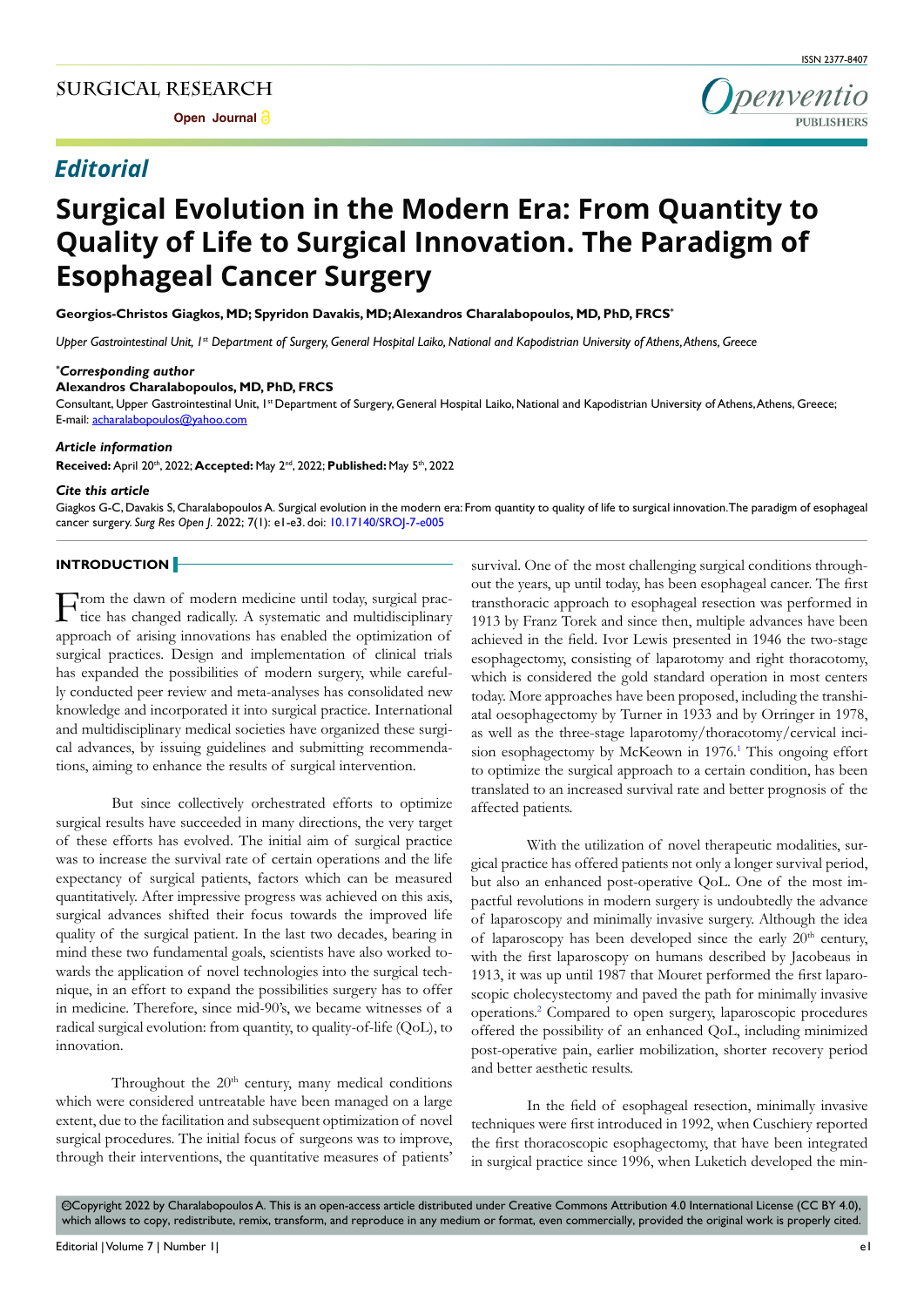#### *Surg Res Open J*. 2022; 7(1): e1-e3. doi: [10.17140/SROJ-7-e005](http://dx.doi.org/10.17140/SROJ-7-e005)



imally invasive esophagectomy (MIE), consisting of a combined thoracoscopic and laparoscopic approach.<sup>3</sup> Throughout the following years, MIE (including hybrid esophagectomy) has gained popularity, due to the improved outcomes, including patients' QoL. As strongly supported by the TIME randomized controlled trial, patients that underwent a MIE were met by more favourable short-term results in post-operative period (6-weeks), including lower incidence of pulmonary infections, shorter hospital stay, and higher scores in QoL questionnaires.<sup>[4](#page-2-2)</sup> Additionally, longer-term QoL (1-year) was also improved, as supported by the questionnaires' score difference. At the same time, quantitative measures regarding mortality, oncologic outcomes and survival rates showed no significant difference between MIE and open esophagectomy in 6-months, 1- and 3-years comparisons.<sup>4-6</sup>

Therefore, the evolution of esophagectomy poses a great example of the surgical transformation that is observed since the end of the 20<sup>th</sup> century: once the efforts of the surgical community achieved an adequate management of challenging medical conditions and once the quantitative measures reflecting this management reached a plateau, the scientific target shifted, in order to include the improvement of life quality concerning the surviving patients.

As technological advancements arose in the field of biomedical engineering, the surgical community began utilizing emerging innovations, aiming to optimize surgical procedures. The most influential breakthrough in the last two decades was the introduction of robotic assisted minimal invasive surgery. Although the idea of robot-mediated operations has begun since the 1980s and gave birth to several attempts, including Robodoc Surgical System in 1992 and automatic endoscopic system for optimal positioning (AESOP) in 1994, robotic assistance as we know it today, was facilitated with the introduction of daVinci Surgical System in 1998 by Intuitive Surgical. The benefit daVinci offered in the surgical practice included improved ergonomics for the surgeon, with greater precision, easier instrument control, increased range of motion and better visualization of the surgical field.<sup>[7](#page-2-3)</sup> Novel technologies are constantly being tested and integrated, as for example three-dimensional imaging and single port platform, which has been successfully utilized in urologic operations. Moreover, due to the recent expiration of several intuitive surgical patents, multiple manufacturing companies have recently contributed in the evolution of robotic-assisted surgery, thus creating a competitive field and pushing forward the technological progress in favour of surgical transformation. Promising future prospects aim to incorporate devices that allow haptic feedback from the tissues to the operator, regarding force, torque and resistance.<sup>[8](#page-2-4)</sup> The development of systems allowing the integration of radiologic images to the visual image, as well as artificial intelligence systems assisting the surgeon in recognizing structures and performing surgical steps, are already appearing revolutionary.

Regarding upper gastrointestinal operations and especially esophagectomies, the robotic-assisted option was introduced in  $2002$  by Melvin et al, $9$  and in the following years robotic assisted minimally invasive esophagectomy (RAMIE) has been successfully performed in many centers around the world. In two recent

meta-analyses comparing open esophagectomy with MIE and RAMIE, in regards to survival rates, oncologic outcomes as well as short- and long-term QoL, the results were more favourable for MIE and RAMIE compared to open, while RAMIE compared to MIE showed mostly similar results, with some trials suggesting RAMIE's superiority in selected factors.<sup>[10,11](#page-2-5)</sup> However, results from randomized control trials advocating or questioning RAMIE's superiority as opposed to MIE, remain to be disclosed. It is therefore possible, that current evolution in the domain of esophageal surgery is gradually shifting from the achievement of quantity and QoL, to the technological innovation.

The surgical transformation manifested through the example of esophagectomy evolution, may suggest that the integration of novel technologies in surgical practice has become a major focus in modern medicine. Until today, the most important aspect of this progress has been the facilitation of surgical procedures, which posed a great technical difficulty. Laparoscopic and especially thoracoscopic operations remain technically challenging, due to the restricted range of motion and the positioning of the instrumental fulcrum on the cavity wall. A challenging step in MIE is the creation of the intrathoracic esophagogastric anastomosis, a procedure which is facilitated by the robotic assistance. The positioning of fulcrum inside the thoracic cavity, in combination with Endowrist, which allows the simulation of wrist movements, offers the surgeon an ergonomic advantage[.12](#page-2-6) A possible reflection of this advantage on the incidence of post-operative anastomotic leaks in MIE *vs* RAMIE has not been reported in meta-analyses, and remains to be examined in randomized control trials. Moreover, what needs to be taken into consideration in current comparison between MIE and RAMIE, is the learning curve required, which can affect the outcomes of each operation, in regard to survival and OoL.<sup>13</sup>

Given the example of esophageal resection, one may examine the evolution of surgery throughout the years and reach an observation probably prevailing in many surgical fields: the progress of surgical practice has shifted its focus from the enhanced survival, to the improved QoL and then to the technological facilitation. However, with the achievement of every single goal, the previous one in not deemed unimportant. Survival of patients is adequately ensured, before surgeons channel their efforts to improve QoL. Again, once higher quantitative and qualitative factors are established in a sufficient extent, technological innovations are tested and introduced, in order to optimize surgical practice. In conclusion, the improvement of quantity, quality and technology in surgery may consist of three separate goals, but these goals seem interdependent, and the results of these efforts have been mutually amplified.

## **CONFLICTS OF INTEREST**

The authors declare that they have no conflicts of interest.

### **REFERENCES**

<span id="page-1-0"></span>1. Gisbertz S, Hagens E, Ruurda J, et al. The evolution of surgical